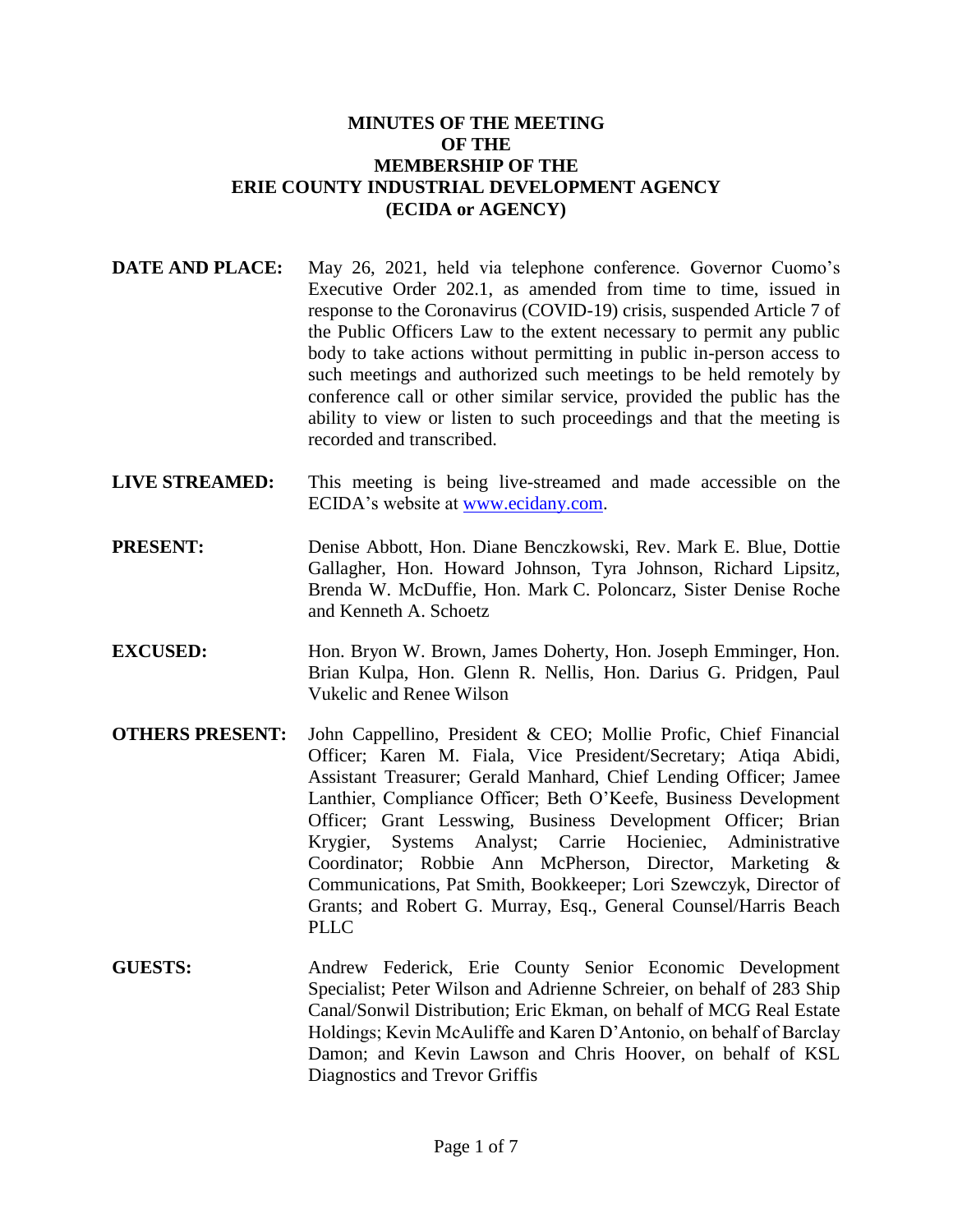There being a quorum present at 12:05 p.m., the Meeting of the Board of Directors of the Erie County Industrial Development Agency was called to order by Chair McDuffie.

# **MINUTES**

The minutes of the April 28, 2021 meeting of the members were presented. Sister Denise moved and Mr. Blue seconded to approve of the minutes. Ms. McDuffie called for the vote and the minutes were unanimously approved.

# **REPORTS/ACTION ITEMS/INFORMATION ITEMS**

Financial Report. Ms. Profic noted that the ECIDA finished the month of April with total assets of \$28.9M and net assets were \$20.4M. The monthly income statement shows a net loss of \$187,000 for April. Operating revenue of \$73,000 was below the monthly budgeted total, due mainly to timing of administrative fees. Operating expenses of \$212,000 were under budget by \$5,000. Under Special Project Grants, \$49,000 of PPE grant funds were disbursed to 10 grantees in April. The year-to-date Income Statement shows revenues of \$658,000, including administrative fee revenue of \$394,000. Through April, overall revenues are below budget by \$219,000, again mainly due to timing of administrative fee receipts. Expenses of \$847,000 are \$31,000 below budget. Special project grants include EDA CARES Act funding passed through to RDC of \$2.2M and distributions of PPE grant funding. Ms. Profic pointed out that the \$1M allocated for the PPE grant program was done so out of the IDA's excess general funds that had built up over the years, essentially coming out of the savings account. Those grants must be expensed in the current year and we can expect to continue to see a net loss going forward. After taking into account the strategic initiatives and depreciation, there is currently a net loss of \$644,000 for the year. Ms. McDuffie directed that the report be received and filed.

2021 Tax Incentive Induced/Closing Schedule/Estimated Real Property Tax Impact. Ms. Fiala presented this report. Ms. McDuffie directed that the report be received and filed.

At this point in time, Ms. Gallagher joined the meeting.

Approval of COVID-19 Disaster Emergency Grant Application. Ms. McDuffie asked if any member had a potential conflict of interest with any of the various applicants and no member identified any such conflict. Ms. O'Keefe reviewed the twelve (12) various grant applications presented to the members.

Mr. Johnson moved and Ms. Benczkowski seconded to approve the twelve (12) grant applications. Ms. McDuffie called for the vote and the following twelve (12) grant applications were approved with Ms. Johnson abstaining from voting on the BEAM- Buffalo Area Engineering Awareness for Minorities application and Ms. Gallagher abstaining from voting on the Buffalo Niagara Convention & Visitors Bureau, Inc. and the Buffalo Niagara Convention Center Management Corporation applications.

- 1. Alleyway Theatre, Inc.
- 2. BEAM-Buffalo Area Engineering Awareness for Minorities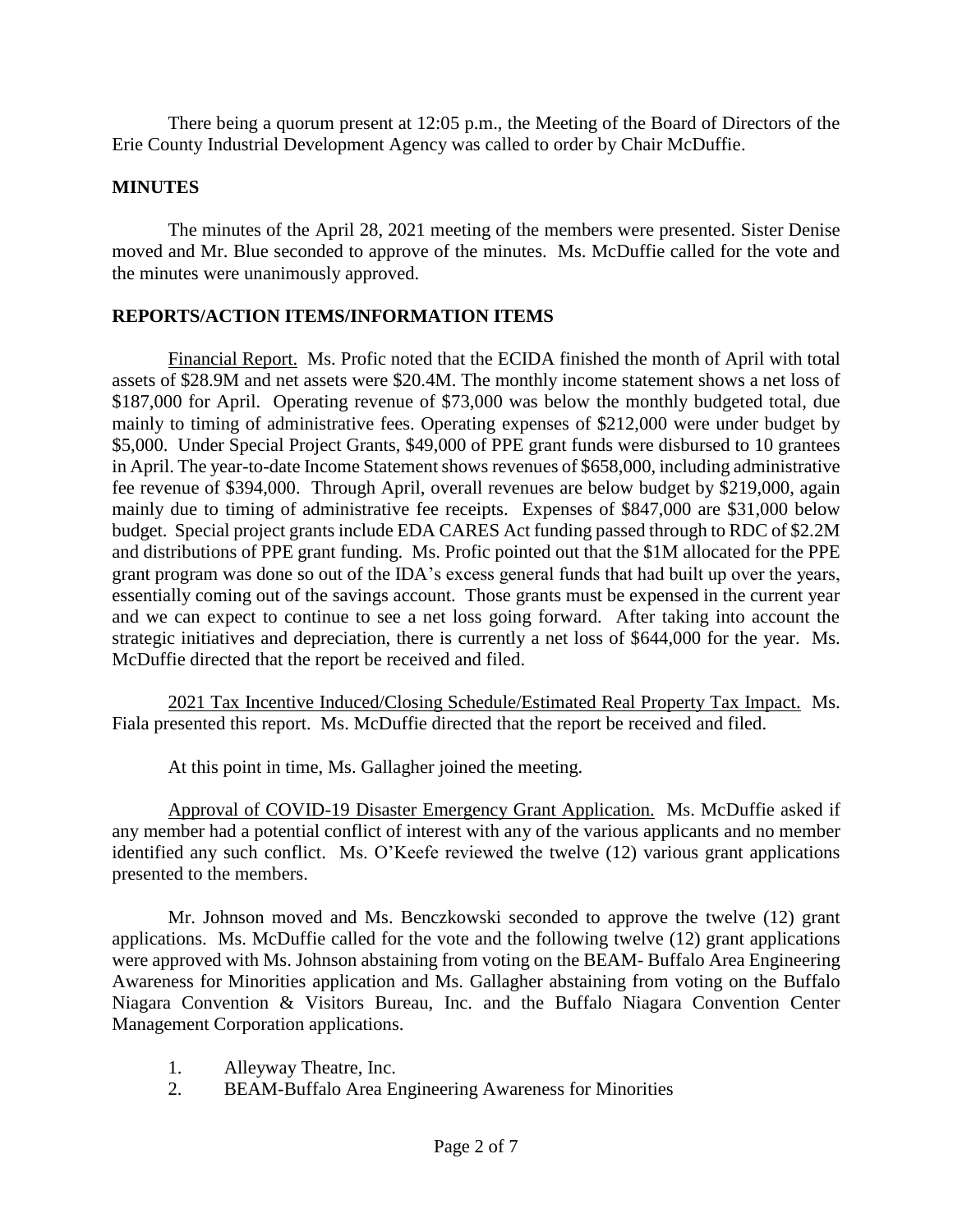- 3. Buffalo Niagara Convention & Visitors Bureau, Inc.
- 4. Buffalo Niagara Convention Center Management Corporation
- 5. Central Terminal Restoration Corp.
- 6. D&M Refrigeration, Inc.
- 7. Jos. A. Sanders & Sons, Inc.
- 8. Niagara Lubricant Company Inc.
- 9. Ricotta & Ricotta Inc. dba Mangia Ristorante & Caffé
- 10. Roach, Lennon & Brown, PLLC
- 11. Surianello General Concrete Contractor, Inc.
- 12. The Mog Inc.

Election of Officers/Committee Appointments. Mr. Poloncarz, Chair of the Nominating Committee, reviewed the entire nominating slate but noted that Mr. Cummings has recently asked to be withdrawn from consideration of serving on the Policy Committee. Mr. Blue moved and Mr. Lipsitz seconded, to approve of the nominating slate as presented. Ms. McDuffie called for the vote and the aforementioned motion was unanimously approved. Ms. Gallagher then moved and Mr. Johnson seconded, to approve of Paul Vukelic replacing Mr. Cummings on the Policy Committee and accepting Mr. Cummings resignation to the Policy Committee. Ms. McDuffie called for the vote and the aforementioned motion was unanimously approved.

Policy Committee Update. Mr. Lipsitz presented the report and noted the Policy Committee reviewed and approved the two projects being considered by the members at today's meeting. Ms. McDuffie directed that the report be received and filed.

# **INDUCEMENT RESOLUTION**

283 Ship Canal Parkway, LLC, 283 Ship Canal Parkway, Buffalo, New York. Mr. Cappellino reviewed this proposed sales tax exemption and mortgage recording tax exemption, project which consists of the construction of a 335,000 sq. ft. warehouse/distribution facility which will allow Sonwil Distribution to competitively price their warehouse/distribution services and not only accommodate current customer demand, but also grow such current customers' presence in the region while growing the amount of logistical services to prospective customers and industries.

As a condition precedent of receiving Financial Assistance, and as a material term or condition as approved by the Agency in connection with the Project, the Company covenants and agrees and understands that it must, subject to potential modification, termination and/or recapture of Financial Assistance for failure to meet and maintain the commitments and thresholds as described below, through the conclusion of the later of two (2) years following either (x) the construction completion date, or (y) the termination of the Agent Agreement, a certification, as so required by the Agency, confirming:

(i) Investment Commitment- the total investment actually made with respect to the Project at the time of Project completion equals or exceeds \$44,441,607 (which represents the product of 85% multiplied by \$52,284,244, being the total project cost as stated in the Company's application for Financial Assistance).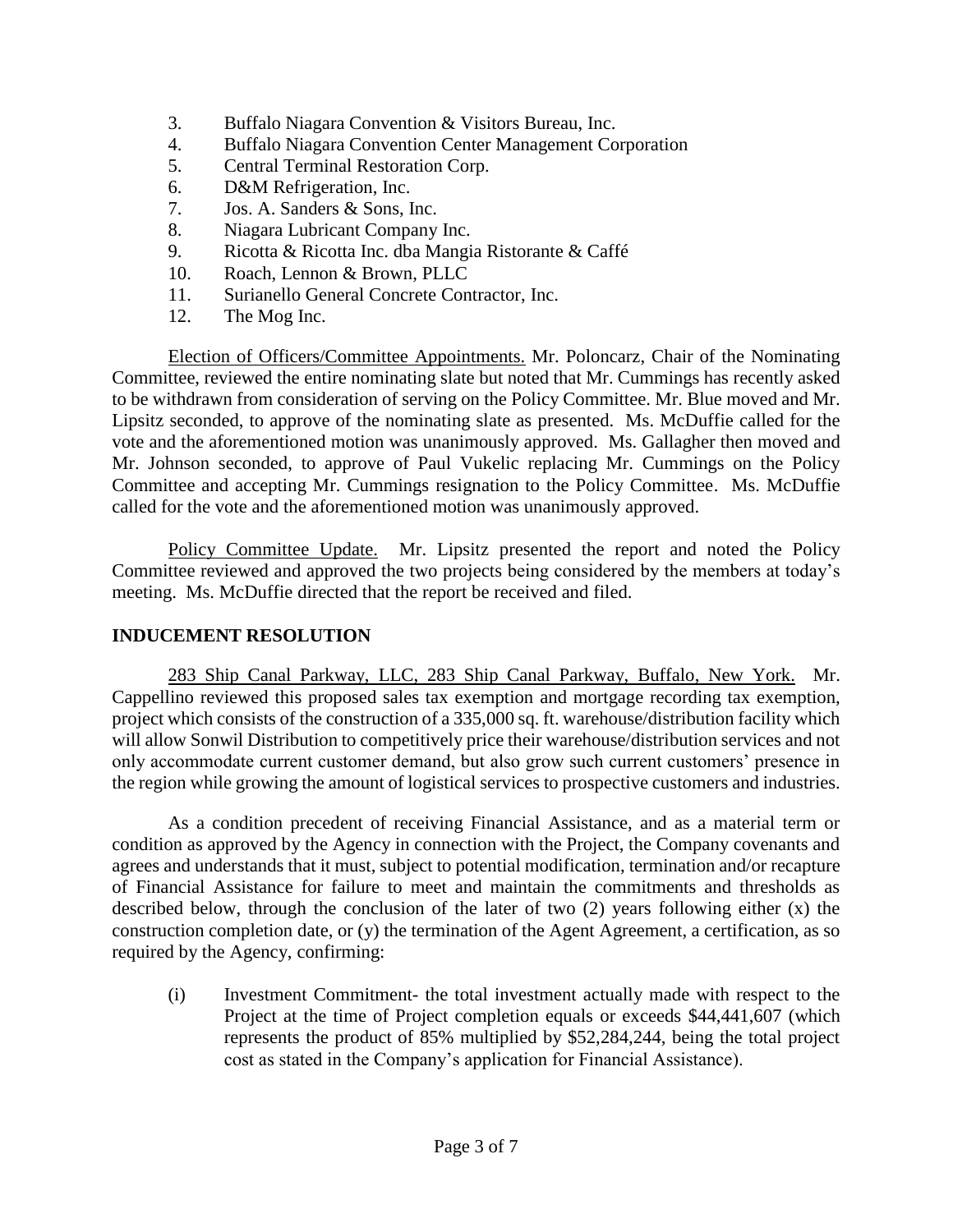- (ii) Employment Commitment the number of current FTE employees in the then current year at the Facility; and
	- That within two years of the construction completion date, the Company has maintained and created, or caused to be maintained and be created, FTE employment at the Facility equal to 64 FTE employees [representing the product off 85% multiplied by 76 (being the total number of new FTE employee positions as proposed to be created by the Company as stated in its Application)]. In an effort to confirm and verify the Company's compliance with the employment commitment, the Agency requires that, at a minimum, the Company provide employment data to the Agency on a quarterly basis, said information to be provided on the Agency's "Quarterly Employment Survey" form to be made available to the Company by the Agency.
- (iii) Local Labor Commitment that the Company adheres to and complies with the Agency's Local Labor Workforce Certification Policy on a quarterly basis during the construction period.
- (iv) Equal Pay Commitment that the Company adheres to and complies with the Agency's Pay Equity Policy.
- (v) Unpaid Real Property Tax Policy Commitment that the Company is compliant with the Agency's Unpaid Real Property Tax Policy.

Mr. Poloncarz moved and Mr. Blue seconded to approve the Project. Ms. McDuffie then called for the vote and the following resolution was unanimously approved:

RESOLUTION OF THE ERIE COUNTY INDUSTRIAL DEVELOPMENT AGENCY: (i) ACCEPTING THE APPLICATION OF 283 SHIP CANAL PARKWAY, LLC, AND/OR INDIVIDUAL(S) OR AFFILIATE(S), SUBSIDIARY(IES), OR ENTITY(IES) FORMED OR TO BE FORMED ON ITS BEHALF (INDIVIDUALLY, AND/OR COLLECTIVELY, THE "COMPANY") IN CONNECTION WITH A CERTAIN PROJECT DESCRIBED BELOW; (ii) RATIFYING THE SCHEDULING, NOTICING, AND CONDUCTING OF A PUBLIC HEARING IN CONNECTION WITH THE PROJECT; (iii) MAKING A DETERMINATION PURSUANT TO THE STATE ENVIRONMENTAL QUALITY REVIEW ACT; (iv) APPOINTING THE COMPANY, OR ITS DESIGNEE, AS ITS AGENT TO UNDERTAKE THE PROJECT; (v) AUTHORIZING THE UNDERTAKING OF THE PROJECT TO PROVIDE FINANCIAL ASSISTANCE TO THE COMPANY IN THE FORM OF (A) A SALES TAX EXEMPTION BENEFIT FOR PURCHASES AND RENTALS RELATED TO THE ACQUISITION, CONSTRUCTION AND EQUIPPING OF THE PROJECT, AND (B) A MORTGAGE RECORDING TAX EXEMPTION BENEFIT FOR FINANCING RELATED TO THE PROJECT; AND (vi) AUTHORIZING THE NEGOTIATION AND EXECUTION OF A LEASE AGREEMENT, LEASEBACK AGREEMENT, AN AGENT AND FINANCIAL ASSISTANCE PROJECT AGREEMENT, AND RELATED DOCUMENTS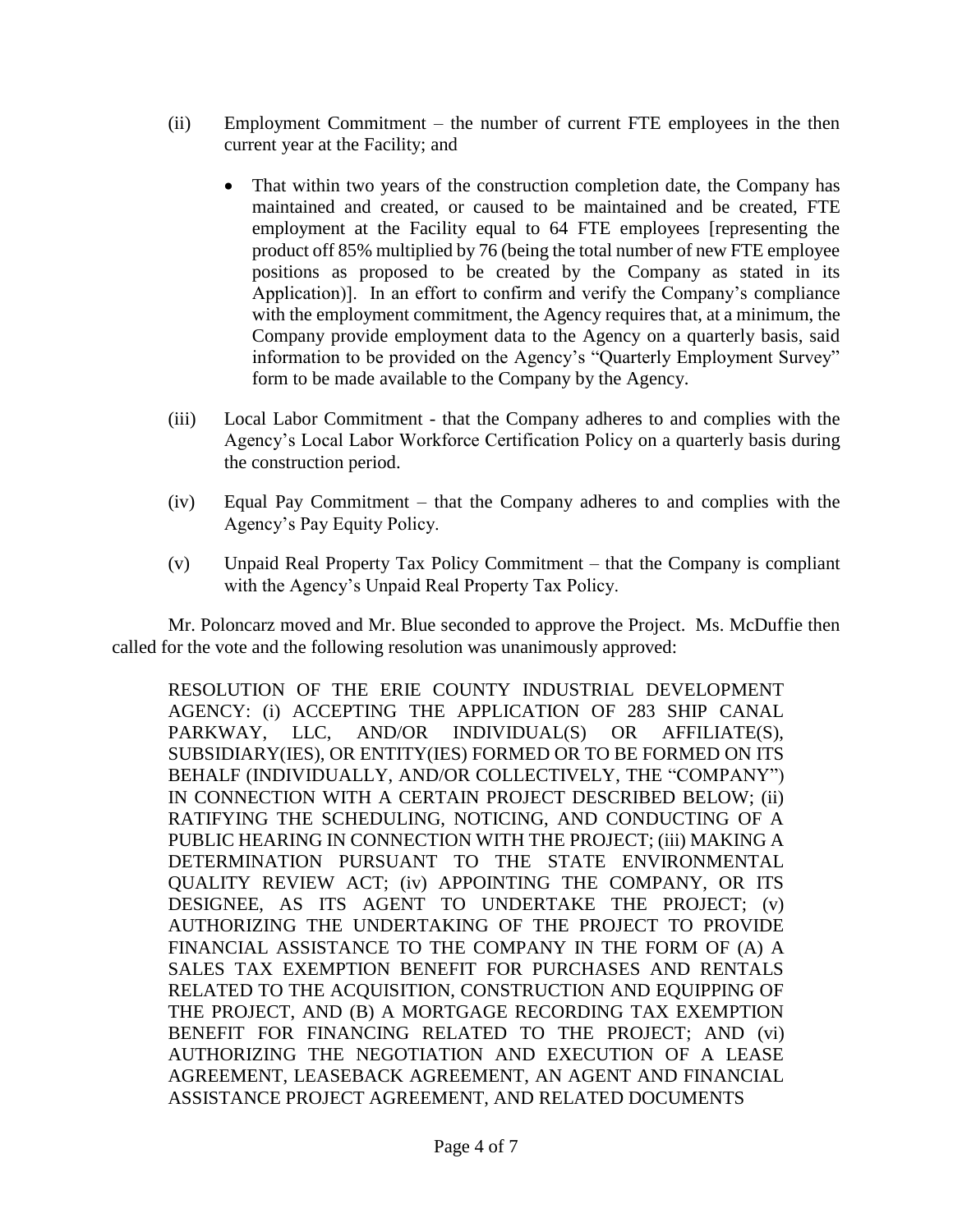MCG Real Estate Holdings, LLC, 293 Grote Street, Buffalo, New York. Ms. Fiala reviewed this proposed sales tax exemption, mortgage recording tax exemption, and real property tax abatement benefit project which consists of the adaptive reuse of the former Buerk Tool facility noting the building has been vacant for 2 years and underutilized for approximately 18 years. The building, once redeveloped, will house 33 apartments with 12 of the one-bedroom units to be offered at 80% of the adjusted median income ("AMI").

As a condition precedent of receiving Financial Assistance, and as a material term or condition as approved by the Agency in connection with the Project, the Company covenants and agrees and understands that it must, subject to potential modification, termination and/or recapture of Financial Assistance for failure to meet and maintain the commitments and thresholds as described below, submit, on an annual basis or as otherwise indicated below through the termination of the PILOT Agreement, a certification, as so required by the Agency, confirming:

- (i) Investment Commitment- the total investment actually made with respect to the Project at the time of Project completion equals or exceeds \$7,019,527 (which represents the product of 85% multiplied by \$8,258,268, being the total project cost as stated in the Company's application for Financial Assistance).
- (ii) Employment Commitment that there is at least 1 existing part time equivalent ("PTE") employee located at, or to be located at, the Facility as stated in the Company's application for Financial Assistance (the "Baseline PTE"); and
	- the number of current employees in the then current year at the Facility; and
	- that within two (2) years of Project completion, the Company has maintained and created PTE employment at the Facility equal to 1 PTE employee. In an effort to confirm and verify the Company's employment numbers, the Agency requires that, at a minimum, the Company provide employment data to the Agency on a quarterly basis, said information to be provided on the Agency's "Quarterly Employment Survey" form to be made available to the Company by the Agency.
- (iii) Local Labor Commitment that the Company adheres to and complies with the Agency's Local Labor Workforce Certification Policy on a quarterly basis during the construction period.
- (iv) Equal Pay Commitment that the Company adheres to and complies with the Agency's Pay Equity Policy.
- (v) Unpaid Real Property Tax Policy Commitment that the Company is compliant with the Agency's Unpaid Real Property Tax Policy.

Mr. Lipsitz moved and Mr. Poloncarz seconded to approve the Project. Ms. McDuffie then called for the vote and the following resolution was unanimously approved: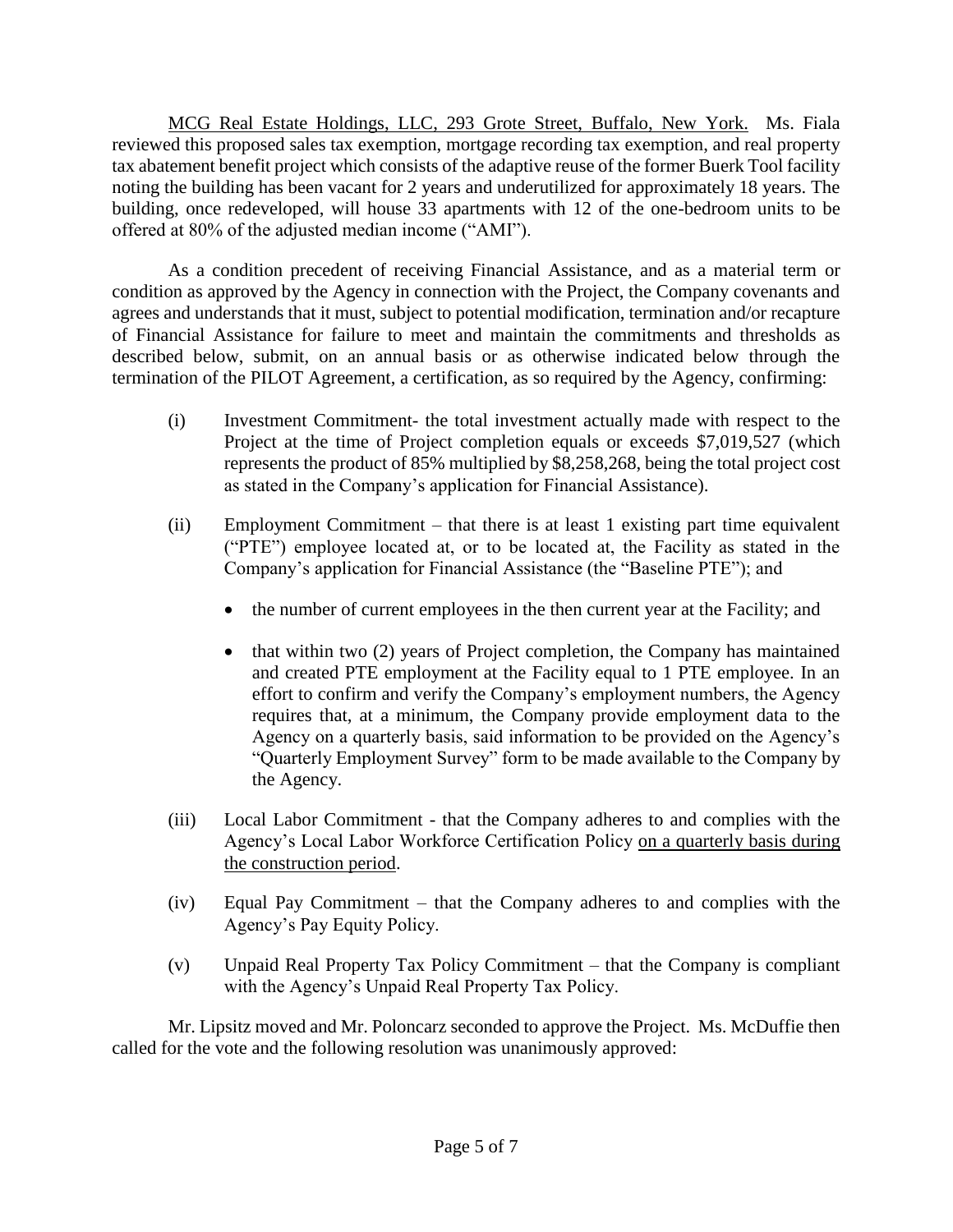RESOLUTION OF THE ERIE COUNTY INDUSTRIAL DEVELOPMENT AGENCY: (i) ACCEPTING THE APPLICATION OF MCG REAL ESTATE HOLDINGS, LLC, AND/OR INDIVIDUAL(S) OR AFFILIATE(S), SUBSIDIARY(IES), OR ENTITY(IES) FORMED OR TO BE FORMED ON ITS BEHALF (INDIVIDUALLY, AND/OR COLLECTIVELY, THE "COMPANY") IN CONNECTION WITH A CERTAIN PROJECT DESCRIBED BELOW; (ii) RATIFYING THE SCHEDULING, NOTICING, AND CONDUCTING OF A PUBLIC HEARING IN CONNECTION WITH THE PROJECT; (iii) MAKING A DETERMINATION PURSUANT TO THE STATE ENVIRONMENTAL QUALITY REVIEW ACT; (iv) APPOINTING THE COMPANY, OR ITS DESIGNEE, AS ITS AGENT TO UNDERTAKE THE PROJECT; (v) AUTHORIZING THE UNDERTAKING OF THE PROJECT TO PROVIDE FINANCIAL ASSISTANCE TO THE COMPANY IN THE FORM OF (A) A SALES TAX EXEMPTION BENEFIT FOR PURCHASES AND RENTALS RELATED TO THE ACQUISITION, CONSTRUCTION AND EQUIPPING OF THE PROJECT, (B) A MORTGAGE RECORDING TAX EXEMPTION BENEFIT FOR FINANCING RELATED TO THE PROJECT, AND (C) A PARTIAL ABATEMENT FROM REAL PROPERTY TAXES BENEFIT THROUGH THE PILOT AGREEMENT; AND (vi) AUTHORIZING THE NEGOTIATION AND EXECUTION OF A LEASE AGREEMENT, LEASEBACK AGREEMENT, A PAYMENT-IN-LIEU-OF-TAX AGREEMENT, AN AGENT AND FINANCIAL ASSISTANCE PROJECT AGREEMENT, AND RELATED DOCUMENTS

### **COMPLIANCE**

Local Labor Waiver for Steel Winds, LLC. Mr. Cappellino reviewed the Local Labor Waiver request for Erie Wind, LLC and Niagara Wind Power, LLC and the related third-party review of the request, commissioned by ECIDA, to confirm warranty related and special skill/required training related claims made by the companies underlying the request for the waiver.

Mr. Lipsitz thanked Mr. Cappellino for his leadership in implementing the Local Labor Wavier policy. Mr. Lipsitz noted it's unfortunate local laborers do not have the required training to undertake the work, but given that the Agency will require that the companies facilitate worker training to ensure properly trained workers can become available for future work, there really is no other option available that will otherwise allow the projects to be undertaken.

Mr. Poloncarz moved and Mr. Johnson seconded to approve of the Local Labor Waiver as requested. Ms. McDuffie called for the vote and the following resolution was unanimously approved.

RESOLUTION AUTHORIZING A WAIVER OF THE LOCAL LABOR WORKFORCE CERTIFICATION POLICY AS APPLICABLE TO THE ERIE WIND, LLC PROJECT AND THE NIAGARA WIND POWER, LLC PROJECT